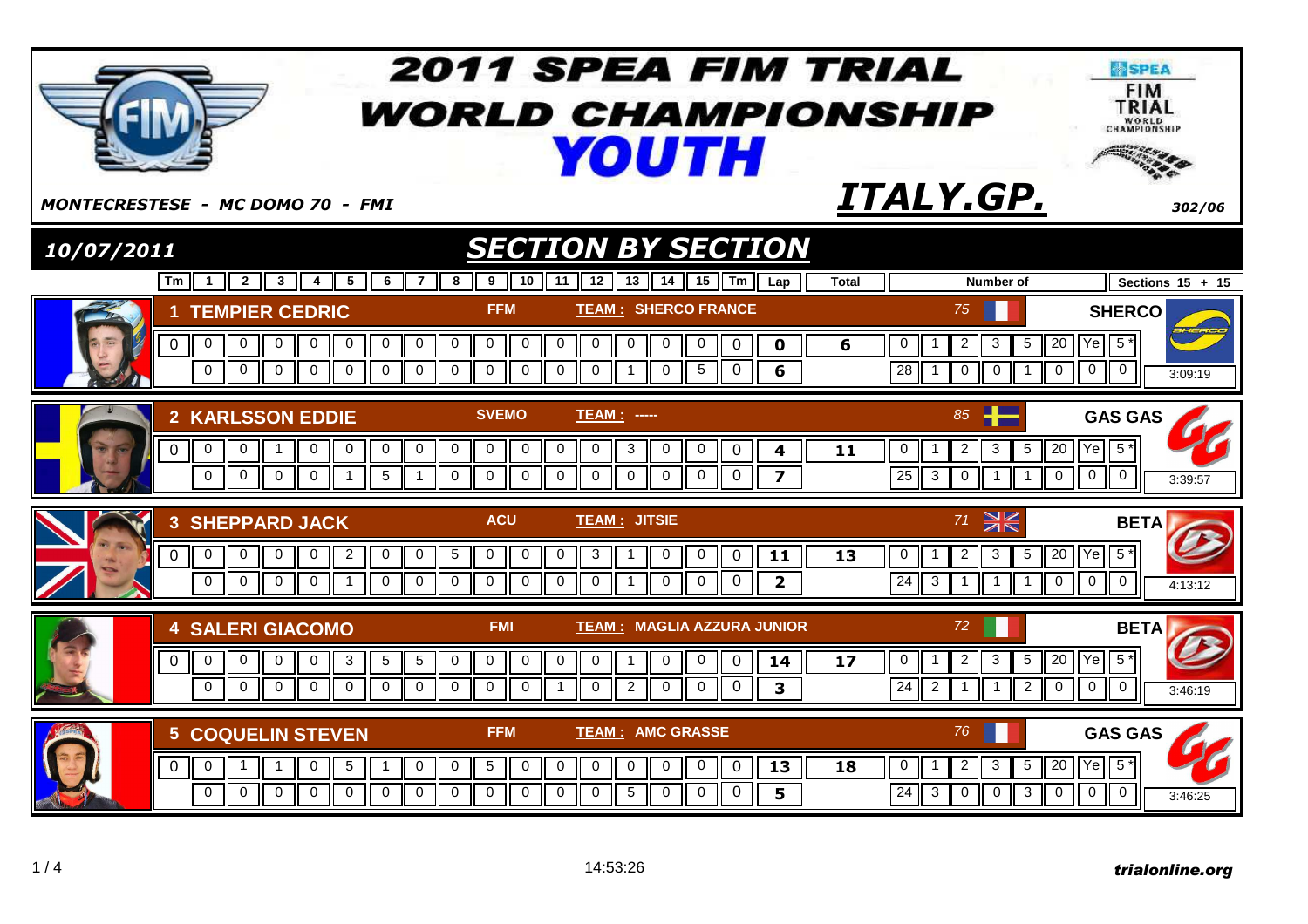|            |                                                                                                                                                                                                | <b>2011 SPEA FIM TRIAL</b><br><b><i>WORLD CHAMPIONSHIP</i></b><br><b>YOUTH</b>                                                                                                                                                                          |                                                                                                                                                                | <b>SPEA</b><br><b>FIM</b><br>TRIAL<br>WORLD<br>CHAMPIONSHIP  |
|------------|------------------------------------------------------------------------------------------------------------------------------------------------------------------------------------------------|---------------------------------------------------------------------------------------------------------------------------------------------------------------------------------------------------------------------------------------------------------|----------------------------------------------------------------------------------------------------------------------------------------------------------------|--------------------------------------------------------------|
|            | <b>MONTECRESTESE - MC DOMO 70 - FMI</b>                                                                                                                                                        |                                                                                                                                                                                                                                                         | ITALY.GP.                                                                                                                                                      | 302/06                                                       |
| 10/07/2011 |                                                                                                                                                                                                | <b>SECTION BY SECTION</b>                                                                                                                                                                                                                               |                                                                                                                                                                |                                                              |
|            | $Tm \parallel 1 \parallel 2$<br>3 <sup>1</sup><br>5 II<br>6<br>$\overline{7}$<br>4                                                                                                             | $15$ Tm Lap<br>10 <sup>1</sup><br>$12$    13   <br>14<br>8<br>9<br>11                                                                                                                                                                                   | <b>Total</b><br>Number of                                                                                                                                      | Sections $15 + 15$                                           |
|            | <b>6 COX BRADLEY</b>                                                                                                                                                                           | <b>ACU</b><br><b>TEAM: TOP TRIAL MITON</b>                                                                                                                                                                                                              | $95 \n\geq \n\geq$                                                                                                                                             | <b>BETA</b>                                                  |
|            | $\mathbf 0$<br>5<br>0<br>$\overline{1}$<br>0<br>0<br>$\mathbf{1}$<br>$\mathbf 0$<br>$\mathbf{3}$<br>$\Omega$<br>$\Omega$<br>$\mathbf{0}$<br>$\mathbf{3}$<br>$\overline{1}$                     | $\mathbf 0$<br>$\mathbf 0$<br>$\pmb{0}$<br>8<br>0<br>$\mathbf 0$<br>0<br>$\mathbf 0$<br>0<br>$\mathbf 0$<br>$\overline{0}$<br>$\Omega$<br>$\Omega$<br>$\Omega$<br>$\mathbf{3}$<br>$\mathbf 0$<br>$\mathbf 0$<br>$\Omega$<br>$\Omega$<br>10              | $20$ Ye<br>$\sqrt{5}$<br>0<br>$\overline{c}$<br>3<br>18<br>$\overline{22}$<br>$\mathbf 0$<br>$3 \parallel$<br>$\mathbf{0}$<br>$\overline{4}$<br>$\overline{1}$ | $5*$<br>$\overline{0}$<br>$\overline{0}$<br>4:01:02          |
|            | <b>7 WIDSCHWENDTER JONAS</b>                                                                                                                                                                   | <b>OAMTC</b><br>TEAM : ----                                                                                                                                                                                                                             | 78                                                                                                                                                             | <b>SHERCO</b>                                                |
|            | $\mathbf 0$<br>3<br>$\mathbf 0$<br>$\mathbf 0$<br>5<br>$\overline{0}$<br>$\mathbf 0$<br>$\Omega$<br>$\mathbf 0$<br>$\Omega$<br>$\mathbf 0$<br>$\mathbf{1}$<br>$\overline{1}$<br>$\overline{1}$ | $\mathbf 0$<br>$\mathbf 0$<br>$\mathbf 0$<br>$\mathbf 0$<br>$\mathbf 0$<br>$\mathbf 0$<br>$\overline{0}$<br>0<br>$\mathbf 0$<br>9<br>$\sqrt{5}$<br>5<br>$\mathbf 0$<br>$\Omega$<br>$\Omega$<br>$\Omega$<br>$\mathbf 0$<br>$\mathbf 0$<br>$\Omega$<br>13 | $\pmb{0}$<br>3<br>5<br>22<br>$\overline{2}$<br>1<br>$\overline{22}$<br>$\mathbf 0$<br>$\mathbf{3}$<br>$\mathbf 0$<br>$\overline{4}$<br>$\mathbf 1$             | 20 Ye 5*<br>$\overline{0}$<br>$\overline{0}$<br>3:09:30      |
|            | <b>8 CABRINI FRANCESCO</b>                                                                                                                                                                     | <b>TEAM: MAGLIA AZZURA JUNIOR</b><br><b>FMI</b>                                                                                                                                                                                                         | 79                                                                                                                                                             | <b>BETA</b>                                                  |
|            | $\overline{2}$<br>$\overline{1}$<br>0<br>$\mathbf 0$<br>$\mathbf 0$<br>0<br>0<br>$\mathbf 0$<br>$\overline{0}$<br>$\mathbf 0$<br>$\mathbf 0$<br>$\mathbf 0$                                    | $\mathbf{3}$<br>0<br>$\mathbf 0$<br>11<br>-1<br>0<br>$\Omega$<br>$\mathbf 0$<br>$\overline{13}$<br>$\overline{1}$<br>3<br>$\mathbf 0$<br>$\mathbf 0$<br>5<br>0<br>$\overline{1}$<br>$\overline{1}$                                                      | 5<br>$20$ $Ye$<br>24<br>$\mathbf 0$<br>$\overline{2}$<br>3<br>15<br>$2 \parallel$<br>$\mathbf 0$<br>11<br>$\overline{1}$<br>$\overline{1}$                     | $5*$<br>$\overline{\mathsf{c}}$<br>$\overline{0}$<br>4:02:32 |
|            | <b>9 BURY PAUL</b>                                                                                                                                                                             | <b>FFM</b><br>TEAM : -----                                                                                                                                                                                                                              | 82                                                                                                                                                             | <b>GAS GAS</b>                                               |
|            | $\overline{2}$<br>$\mathbf 0$<br>$\mathbf 0$<br>$\mathbf 0$<br>3<br>$\mathbf 0$<br>5                                                                                                           | $\sqrt{5}$<br>$\sqrt{5}$<br>$\mathbf 0$<br>3<br>$\mathbf 0$<br>0<br>$\mathbf 0$<br>0<br>$\mathbf 0$<br>24                                                                                                                                               | 3<br>5<br>0<br>$\overline{2}$<br>32                                                                                                                            | 20 Ye 5*                                                     |
|            | $\Omega$<br>$\overline{2}$<br>2<br>$\overline{2}$<br>$\Omega$<br>$\Omega$<br>$\Omega$                                                                                                          | $\Omega$<br>$\Omega$<br>$\Omega$<br>$\Omega$<br>$\Omega$<br>$\Omega$<br>$\overline{1}$<br>$\overline{1}$<br>$\Omega$<br>8                                                                                                                               | $\overline{18}$<br>$\overline{3}$<br>2 <sup>1</sup><br>$\mathbf{3}$<br>$\mathbf 0$<br>$\overline{4}$                                                           | $\overline{0}$<br>$\Omega$<br>4:09:15                        |
|            | <b>10 POCHEZ MARTIN</b>                                                                                                                                                                        | <b>FFM</b><br><b>TEAM: -----</b>                                                                                                                                                                                                                        | 80                                                                                                                                                             | <b>GAS GAS</b>                                               |
|            | $5\phantom{.0}$<br>$\mathbf 0$<br>$\mathbf 0$<br>3<br>$\mathbf{1}$                                                                                                                             | 5<br>$\mathbf 0$<br>$\mathbf 0$<br>$\mathbf 0$<br>$\mathbf 0$<br>$\mathbf 0$<br>$\mathbf 0$<br>$\overline{1}$<br>-1<br>19                                                                                                                               | 3<br>$20$ $Ye$<br>0<br>$\overline{2}$<br>5<br>39                                                                                                               | $5*$                                                         |
|            | 2<br>$\Omega$<br>2<br>$\overline{2}$<br>$5\phantom{.0}$<br>$\mathbf 0$<br>$\mathbf 0$                                                                                                          | 3<br>$\mathbf 0$<br>$\mathbf 0$<br>3<br>$\mathbf 0$<br>$\overline{1}$<br>$\overline{1}$<br>$\Omega$<br>20                                                                                                                                               | 12<br>3<br>3<br>$\mathbf{3}$<br>9<br>$\overline{0}$                                                                                                            | $\overline{0}$<br>$\overline{0}$<br>3:54:47                  |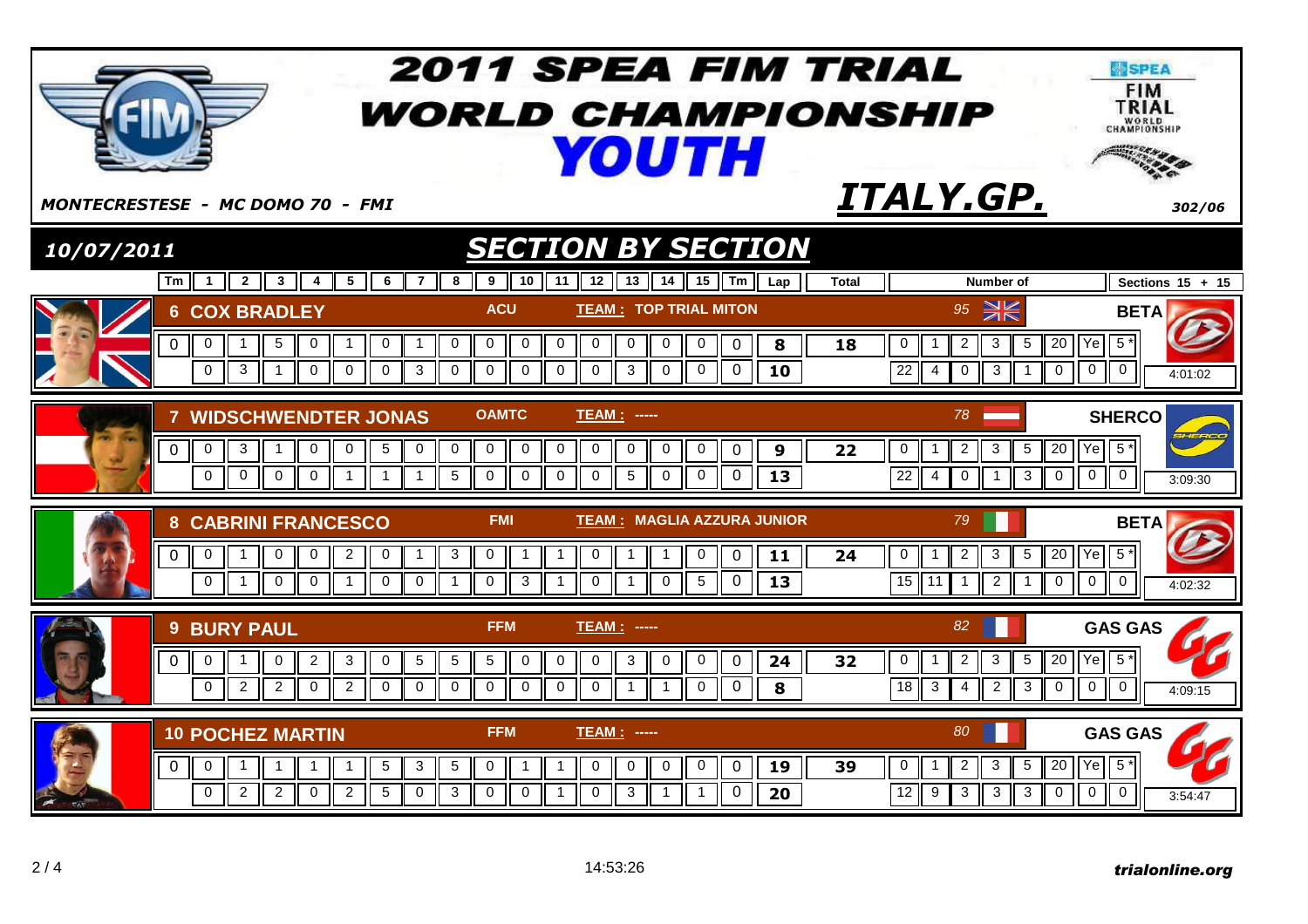|            |                                                                                                                                                                                                                              | <b>2011 SPEA FIM TRIAL</b><br><b><i>WORLD CHAMPIONSHIP</i></b><br><b>YOUTH</b>                                                                                                                                                                                                                                              |                                                                                                                                                                                                                          | <b>SPEA</b><br><b>FIM</b><br>TRIAL<br>WORLD<br>CHAMPIONSHIP |
|------------|------------------------------------------------------------------------------------------------------------------------------------------------------------------------------------------------------------------------------|-----------------------------------------------------------------------------------------------------------------------------------------------------------------------------------------------------------------------------------------------------------------------------------------------------------------------------|--------------------------------------------------------------------------------------------------------------------------------------------------------------------------------------------------------------------------|-------------------------------------------------------------|
|            | <b>MONTECRESTESE - MC DOMO 70 - FMI</b>                                                                                                                                                                                      |                                                                                                                                                                                                                                                                                                                             | ITALY.GP.                                                                                                                                                                                                                | 302/06                                                      |
| 10/07/2011 |                                                                                                                                                                                                                              | <b>SECTION BY SECTION</b>                                                                                                                                                                                                                                                                                                   |                                                                                                                                                                                                                          |                                                             |
|            | $Tm$ 1 2<br>$\overline{7}$<br>$\parallel$ 3 $\parallel$ 4<br>5<br>6                                                                                                                                                          | 12   13   14   15   Tm   Lap<br>10<br>11<br>8<br>9                                                                                                                                                                                                                                                                          | <b>Total</b><br>Number of                                                                                                                                                                                                | Sections $15 + 15$                                          |
|            | <b>11 MARTIN JESUS</b><br>$\mathbf 0$<br>5<br>3<br>5<br>0<br>0<br>0<br>$\mathbf{1}$<br>$\overline{2}$<br>$\Omega$<br>$\Omega$<br>$\Omega$<br>$\Omega$<br>5<br>$\Omega$                                                       | <b>RFME</b><br><b>TEAM: ----</b><br>2<br>0<br>$5\phantom{.0}$<br>$\mathbf 0$<br>$\mathbf 0$<br>5<br>28<br>0<br>$\mathbf{1}$<br>$\overline{1}$<br>$\overline{5}$<br>$\overline{2}$<br>$\Omega$<br>$\Omega$<br>$\Omega$<br>$\mathbf{0}$<br>$\Omega$<br>$\overline{1}$<br>16<br>1                                              | 86 画<br><b>GAS GAS</b><br>$5*$<br>0<br>$\overline{c}$<br>$\mathbf{3}$<br>20<br>Ye<br>5<br>44<br>15<br>$5\phantom{.0}$<br>$\mathbf 0$<br>$\mathbf 0$<br>3<br>6<br>$\Omega$<br>$\overline{1}$                              | 4:26:44                                                     |
|            | <b>12 SCHULTE MICHEL</b><br>$\overline{0}$<br>0<br>5<br>3<br>0<br>0<br>0<br>-1<br>$\mathbf{0}$<br>$\Omega$<br>$\mathbf{3}$<br>5<br>$\overline{1}$<br>$\mathbf{0}$<br>$\mathbf{1}$                                            | <b>DMSB</b><br><b>TEAM: -----</b><br>$\overline{c}$<br>$\overline{2}$<br>0<br>3<br>3<br>0<br>$\mathbf 0$<br>20<br>0<br>-1<br>5<br>$\mathbf 0$<br>5<br>$\Omega$<br>$\mathbf 0$<br>$\Omega$<br>$\overline{1}$<br>3<br>$\mathbf 0$<br>24                                                                                       | 97<br><b>BETA</b><br>$5*$<br>5<br>$\overline{20}$<br> Ye <br>$\mathbf 0$<br>$\overline{c}$<br>$\mathbf{3}$<br>44<br>-1<br>14<br>$\mathbf 0$<br>5<br>$\overline{2}$<br>5<br>$\mathbf 0$<br>$\mathbf{0}$<br>$\overline{4}$ | 3:36:13                                                     |
|            | <b>13 FERRARI SIMONE</b><br>$\sqrt{5}$<br>5<br>$\overline{2}$<br>$\overline{2}$<br>$\Omega$<br>$\mathbf{1}$<br>0<br>-1<br>$\mathbf{0}$<br>$\overline{2}$<br>$\mathbf 0$<br>5<br>$\mathbf 0$<br>$\mathbf 0$<br>$\overline{1}$ | <b>FMI</b><br><b>TEAM: -----</b><br>$\overline{2}$<br>$\mathbf 0$<br>$\mathbf 0$<br>3<br>$\mathbf{1}$<br>0<br>0<br>$\overline{2}$<br>0<br>24<br>$\overline{5}$<br>$\overline{0}$<br>3<br>$\mathbf 0$<br>$\mathbf{3}$<br>0<br>23<br>$\mathbf 0$<br>3<br>$\overline{1}$                                                       | 81<br><b>BETA</b><br>$5*$<br>$\overline{2}$<br>5<br>$20$ $Ye$<br>0<br>3<br>47<br>-1<br>$\overline{12}$<br>$\sqrt{5}$<br>$\overline{0}$<br>$\mathbf 0$<br>5<br>$4 \mid$<br>$\mathbf 0$<br>$\overline{4}$                  | 3:54:56                                                     |
|            | <b>14 THOMAS KENNY</b><br>$\mathbf{2}$<br>$\overline{2}$<br>$5\phantom{.0}$<br>5<br>$\overline{0}$<br>0<br>$\mathbf 0$<br>$\mathbf{1}$<br>$\overline{2}$<br>$\mathbf 0$<br>3<br>$\mathbf 0$<br>$\mathbf 0$<br>$\mathbf 0$    | <b>FFM</b><br><b>TEAM:</b><br>$\cdots$<br>$\sqrt{5}$<br>$\overline{2}$<br>$\mathbf 0$<br>$\sqrt{5}$<br>5<br>$\mathbf 0$<br>$\overline{1}$<br>0<br>$\mathbf 0$<br>33<br>$\overline{3}$<br>$\overline{3}$<br>$\mathbf 0$<br>$\mathbf 0$<br>$\mathbf 0$<br>$\mathbf 0$<br>$5\phantom{.0}$<br>$\pmb{0}$<br>$\overline{1}$<br>18 | 88<br><b>BETA</b><br>$5*$<br>5<br>$\overline{20}$<br> Ye <br>$\overline{2}$<br>$\mathbf{3}$<br>51<br>0<br>3<br>$\mathbf 0$<br>$\mathbf 0$<br>13<br>6<br>0<br>$\overline{4}$<br>4                                         | 3:52:13                                                     |
|            | <b>15 PETIT MATS</b><br>$\overline{0}$<br>$\mathbf 0$<br>$\overline{1}$<br>$\mathbf 0$<br>$\mathbf 0$<br>3<br>$\mathbf 0$<br>3<br>$\Omega$<br>2<br>3<br>3<br>5<br>$\Omega$<br>$\Omega$                                       | <b>FFM</b><br><b>TEAM: -----</b><br>$\sqrt{5}$<br>5<br>5<br>0<br>0<br>0<br>24<br>$\overline{1}$<br>$\overline{1}$<br>$\overline{0}$<br>5<br>5<br>3<br>3<br>$\Omega$<br>3<br>$\mathbf 0$<br>$\mathbf 0$<br>$\Omega$<br>32                                                                                                    | <b>GAS GAS</b><br>77<br>Ye<br>$5*$<br>$\overline{2}$<br>$\mathbf{3}$<br>5<br>$\overline{20}$<br>$\mathbf 0$<br>56<br>13<br>$\mathbf 0$<br>$\mathbf 0$<br>3<br>$\overline{7}$<br>6<br>$\mathbf 0$<br>-1                   | 4:01:08                                                     |